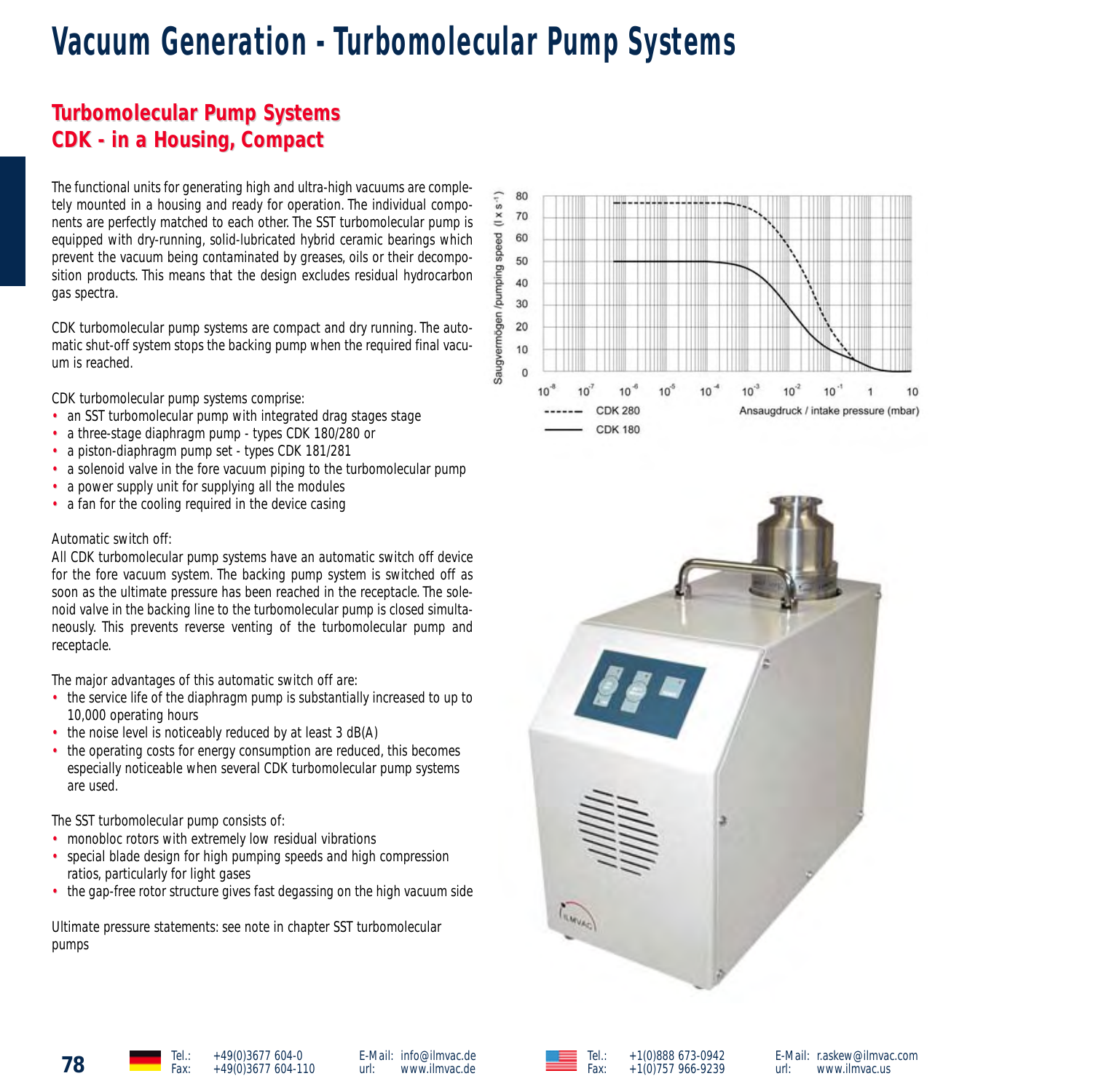

### $Special characteristics:$

- very long life span- up to 10,000 operating hours
- very low noise level: CDK 180/280 below 51 dB (A), CDK 181/281 below 53 dB (A)
- optimized, hydrocarbon free backing pump system<br>• rapid evacuation to high vacuum
- rapid evacuation to high vacuum
- compact and low weight
- very long service intervals



## **Technical F echnical Features**

| <b>Type</b>                                  | Ult. pressure<br>mbar | Pumping speed eff $N_2$ /He/H <sub>2</sub><br>l/s | Dim. (W/D/H)<br>mm | Weight (230 / 115 V)<br>kg |  |
|----------------------------------------------|-----------------------|---------------------------------------------------|--------------------|----------------------------|--|
|                                              |                       |                                                   |                    |                            |  |
| Pumping speed fore vacuum 0.7 m <sup>3</sup> |                       |                                                   |                    |                            |  |
| <b>CDK 180</b>                               | $5x10^{-7}$           | 50/56/46                                          | 193/344/400        | 13.7/14.4                  |  |
| CDK 180 UHV                                  | $5x10^{-8}$           | 50/56/46                                          | 193/344/400        | 14.7/15.4                  |  |
| <b>CDK 280</b>                               | $5x10^{-7}$           | 77/65/50                                          | 193/344/381        | 13.7/14.4                  |  |
| CDK 280 UHV                                  | $5x10^{-8}$           | 77/65/50                                          | 193/344/381        | 14.7/15.4                  |  |
| Pumping speed fore vacuum 1.5 m <sup>3</sup> |                       |                                                   |                    |                            |  |
| <b>CDK 181</b>                               | $5x10^{-7}$           | 50/56/46                                          | 193/414/400        | 15/15                      |  |
| CDK 181 UHV                                  | $5x10^{-8}$           | 50/56/46                                          | 193/414/400        | 16/16                      |  |
| <b>CDK 281</b>                               | $5x10^{-7}$           | 77/65/50                                          | 193/414/400        | 15/15                      |  |
| CDK 281 UHV                                  | $5x10^{-8}$           | 77/65/50                                          | 193/414/400        | 16/16                      |  |
|                                              |                       |                                                   |                    |                            |  |

### **Ordering Information**

| <b>Type</b>    | Mains supply<br>V/Hz | Mandatory accessories<br>Connection cable | PU<br>pcs. | Order-No. |
|----------------|----------------------|-------------------------------------------|------------|-----------|
|                |                      |                                           |            |           |
| <b>CDK 180</b> | 230 / 50/60          | yes                                       |            | 101224    |
| <b>CDK 180</b> | 115 / 50/60          | yes                                       |            | 101224-01 |
| CDK 180 UHV    | 230 / 50/60          | yes                                       |            | 101225    |
| CDK 180 UHV    | 115 / 50/60          | yes                                       |            | 101225-01 |
| <b>CDK 280</b> | 230 / 50/60          | yes                                       |            | 101226    |
| <b>CDK 280</b> | 115 / 50/60          | yes                                       |            | 101226-01 |
| CDK 280 UHV    | 230 / 50/60          | yes                                       |            | 101227    |
| CDK 280 UHV    | 115 / 50/60          | yes                                       |            | 101227-01 |
| <b>CDK 181</b> | 230 / 50/60          | yes                                       |            | 101228    |
| <b>CDK 181</b> | 115 / 50/60          | yes                                       |            | 101228-01 |
| CDK 181 UHV    | 230 / 50/60          | yes                                       |            | 101229    |
| CDK 181 UHV    | 115 / 50/60          | yes                                       |            | 101229-01 |
| <b>CDK 281</b> | 230 / 50/60          | yes                                       |            | 101230    |
| <b>CDK 281</b> | 115 / 50/60          | yes                                       |            | 101230-01 |
| CDK 281 UHV    | 230 / 50/60          | yes                                       |            | 101231    |
| CDK 281 UHV    | 115 / 50/60          | yes                                       |            | 101231-01 |



| ↘⊵ | Tel.: | +44(0)1444 254762 |
|----|-------|-------------------|
| ↗  | Fax:  | +44(0)1444 254763 |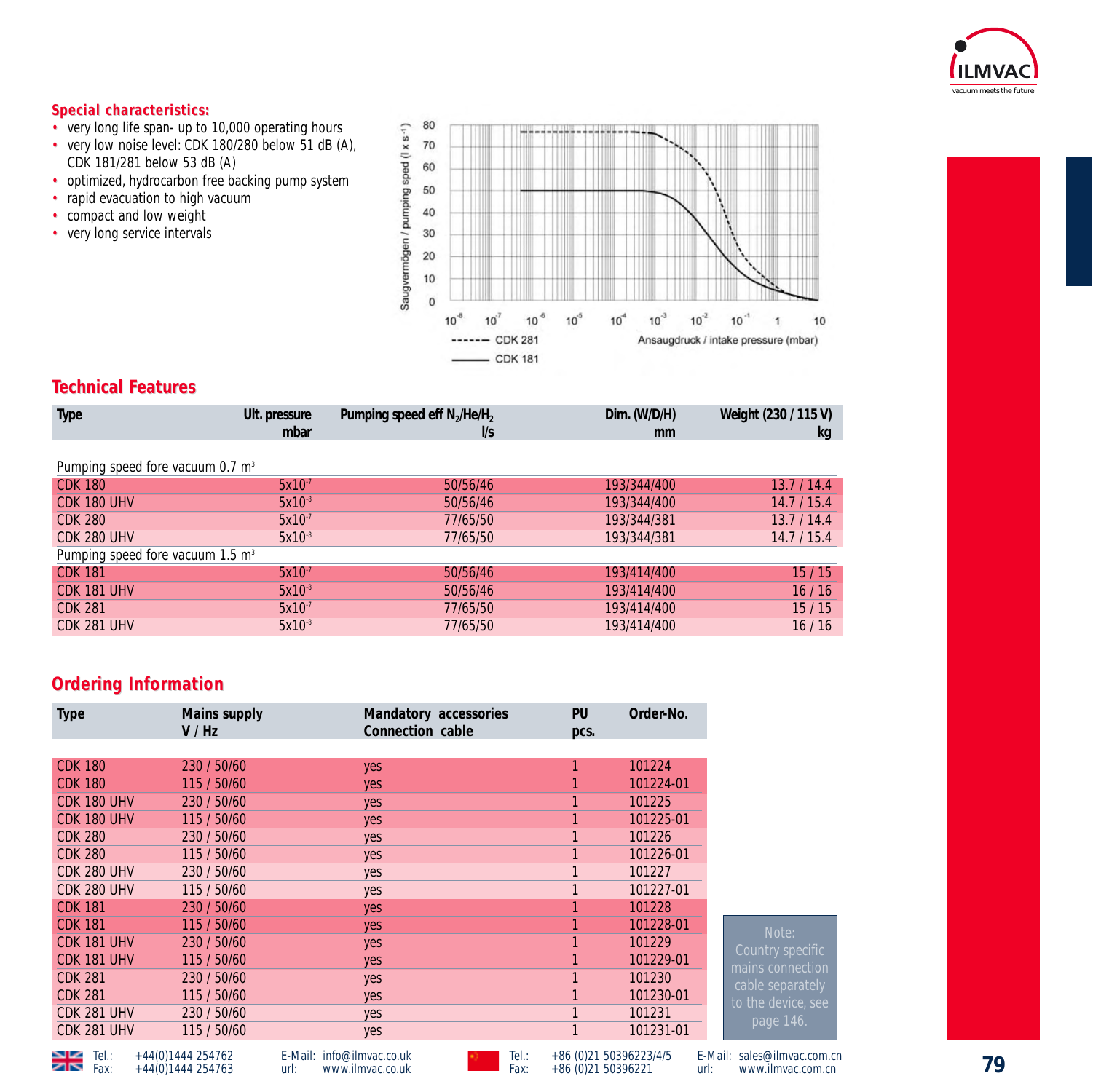# **Turbomolecular Pump Systems urbomolecular Pump Systems STP - on the Pillar STP - the Pillar, Mobile**

Complete, ready-to-use units for generating high vacuum with an extremely high pumping speed in the roughing range.

The turbomolecular pump, the controller and the vacuum gauges are mounted on the central aluminium profile pillar at an optimum working height. The backing pump is solidly mounted on a mobile base plate, to which the profile pillar is also attached.The vacuum apparatus (receptacle) may be either flange-mounted directly to the suction port of the turbomolecular pump, or the turbomolecular pump can be removed from its holder on the profile pillar and connected to the receptacle. The mobility of the pillar pump systems enables them to be positioned as near as possible to the receptacles, which means that only short vacuum lines are needed. A short vacuum line guarantees low flow losses and high pumping speeds at the receptacle. All the individual components are perfectly matched to each other. The SST turbomolecular pump is equipped with dry-running, solid-lubricated hybrid ceramic bearings which prevent the vacuum being contaminated by greases, oils or their decomposition products. This means that the design excludes residual hydrocarbon gas spectra.

This STP series provides flexibility in the layout of the pump system for your needs. You can change your backing pump at any time. An automatic shutdown turns off the backing pump when reaching the required pressure.

Pillar turbomolecular pump systems comprise:

- an SST turbomolecular pump with an integrated drag stages
- type STP pump systems: a P 4 Z oil lubricated, two-stage rotary vane pump
- type STP/D pump systems: a MP 601 Tp dry running, three-stage diaphragm pump
- a backing line gauge MRV 100 with measuring sensor CAP 121 for the automatic switch off (types STP/D)
- a solenoid valve in the backing line to the turbomolecular pump
- an aluminum profile pillar, with fixing and holding elements, mounted on a mobile base plate

#### Automatic switch off:

All STP turbomolecular pump systems have an automatic switch off device for the backing pump system. The backing pump combination is switched off as soon as the ultimate pressure has been reached in the receptacle. The solenoid valve in the backing line to the turbomolecular pump is closed simultaneously. This prevents reverse venting of the turbomolecular pump and receptacle.

The major advantages of this automatic switch off are:

- The service lives of the diaphragm pump are substantially increased to up to 10,000 operating hours
- The noise level is noticeably reduced by at least 3 dB(A)
- The operating costs for energy consumption are reduced, this becomes especially noticeable when several STP turbomolecular pump systems are used.

Ultimate pressure statements:

see note in chapter SST turbo molecular pumps



E-Mail: info@ilmvac.de url: www.ilmvac.de



Tel.:  $+1(0)888673-0942$ <br>Eav:  $+1(0)757966-0239$  $+1(0)757966-9239$  E-Mail: r.askew@ilmvac.com www.ilmvac.us